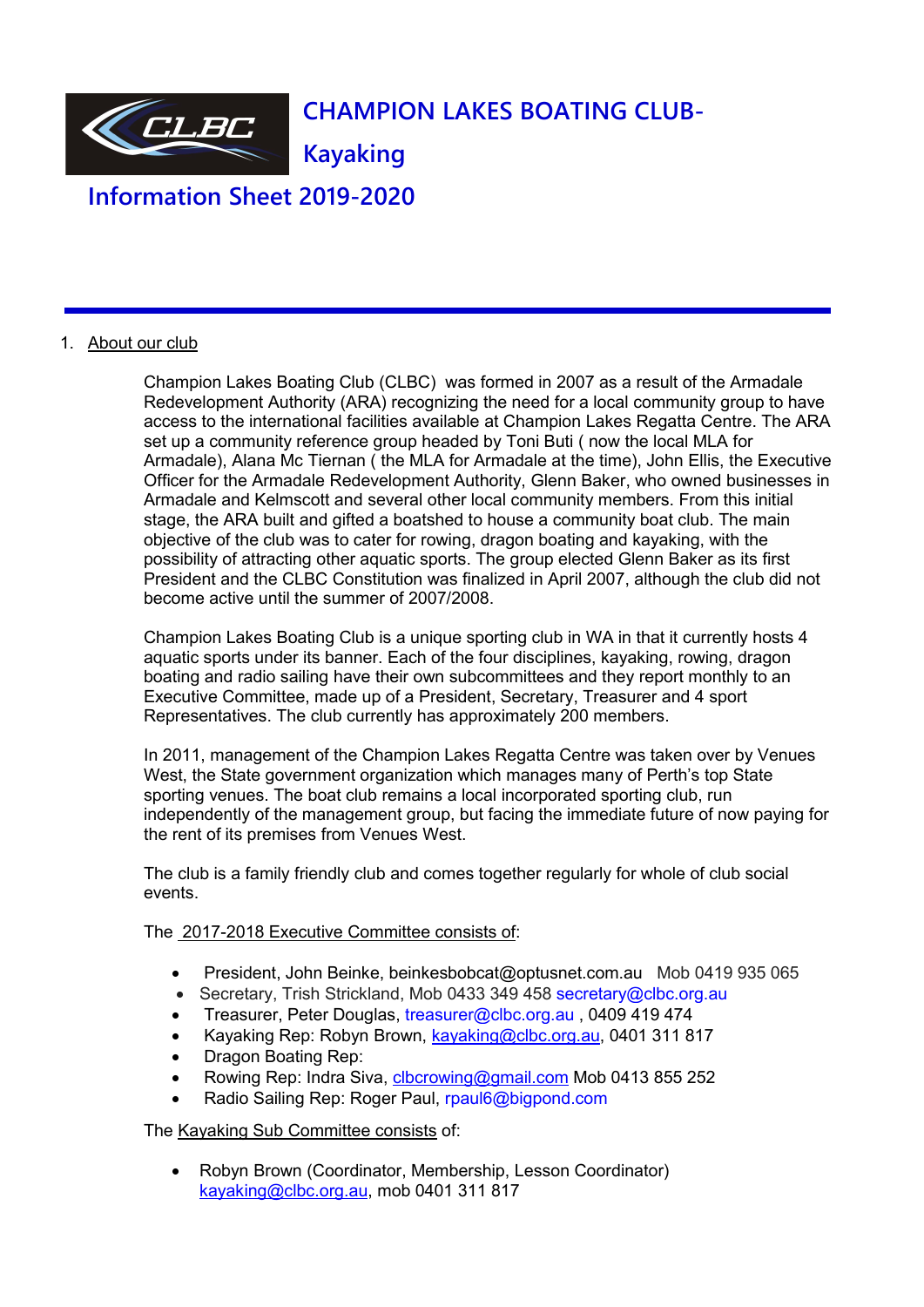- Agnes Pajor, Guppy Coach, Junior Squad Coach, [pajorag@gmail.com](file:///C:/Users/Taitiarna/AppData/Local/Microsoft/Windows/Temporary%20Internet%20Files/Content.Outlook/VVS3WMYT/pajorag@gmail.com) mob 0422 547 514
- Atti Kaplan, Coach, [kaplan\\_at@yahoo.com](file:///C:/Users/Taitiarna/AppData/Local/Microsoft/Windows/Temporary%20Internet%20Files/Content.Outlook/VVS3WMYT/kaplan_at@yahoo.com)
- Allan Mumford, Senior Rep [allanandlynne@iinet.net.au](file:///C:/Users/Taitiarna/Google%20Drive/Robyn%20Brown/Champion%20LakesBoating%20Club/Membership/2015-2016/allanandlynne@iinet.net.au)
- Peter Douglas, Senior Rep, [petlor@iinet.net.au](file:///C:/Users/Taitiarna/Google%20Drive/Robyn%20Brown/Champion%20LakesBoating%20Club/Membership/2015-2016/petlor@iinet.net.au)
- Greg Smith, Adult Fitness Coach, **ptwithgreg@gmail.com**
- Lynette Campbell, Uniforms, New Member induction, <lynetteian43@gmail.com>
- Daniel Bowen, coach, <danbowen85@gmail.com>
- Roberto Bonomo, Membership enquiries, <RBTGDM@gmail.com>
- Daniel Oates, General Committee, <daniel.oates@leapaust.com.au>

We welcome your interest and ideas to help steer kayaking to greater heights at Champion Lakes!

2. Use of Club Boats: (Please refer to rules on the back doors)

 To be eligible to use a club boat, members must have passed a Basic Skills course or arrange assessment with our club instructor or coaches,Agnes Pajor

It is a privilege to use club equipment NOT A RIGHT.

Respect of all equipment (craft, paddle, pfds) is paramount. Some of the club equipment is privately owned and loaned to the club until it is financial enough to purchase club boats. Please wash all equipment and return to its correct place. Carry the craft carefully and do not drag. Two people are needed to carry a K1 to maintain care and safety.

 K1s are fragile and should be launched from the pontoon not the beach. This is particularly important for the 2 x Kayak Pros and Tk1 and Tk2

 Club boats are identified with a CLBC sticker. There should also be a number on each club boat for identification purposes. It should also have a designated space on the shelves. Please look at the Boat Rack Plan on the shed door.

 Any boats with broken parts or missing parts are to be reported to the President and Allan Mumford (shared role) for attention.

 Members are encouraged to purchase their own craft after 2-3 months. Consult the club instructor for advice.

# 3. Private Boats

- **PRIVATE BOATS ARE NOT COVERED BY CLUB INSURANCE**
- Each boat has a designated shelf. Please negotiate with the Boat Officers regarding this placement.
- Private boats need to be tied securely on mobile racks as these are designed to move!

# 4. Boat Shed Rules

Please help keep the boat shed clean and tidy. This shed was originally provided FREE of charge to our club by the Armadale Redevelopment Authority, unlike many sporting club who fundraise for years to get basic facilities, so don't abuse it.

We now have to pay approximately \$6000 per year in rent to Venues West, who inspect the shed twice a year.

- All boats must be washed and emptied before stowing.
- Keep the floor clean and tidy. There is a broom and shovel, kept near the side door to occasionally sweep. There are also 2 bins to throw rubbish. These need emptying to the large bins outside occasionally.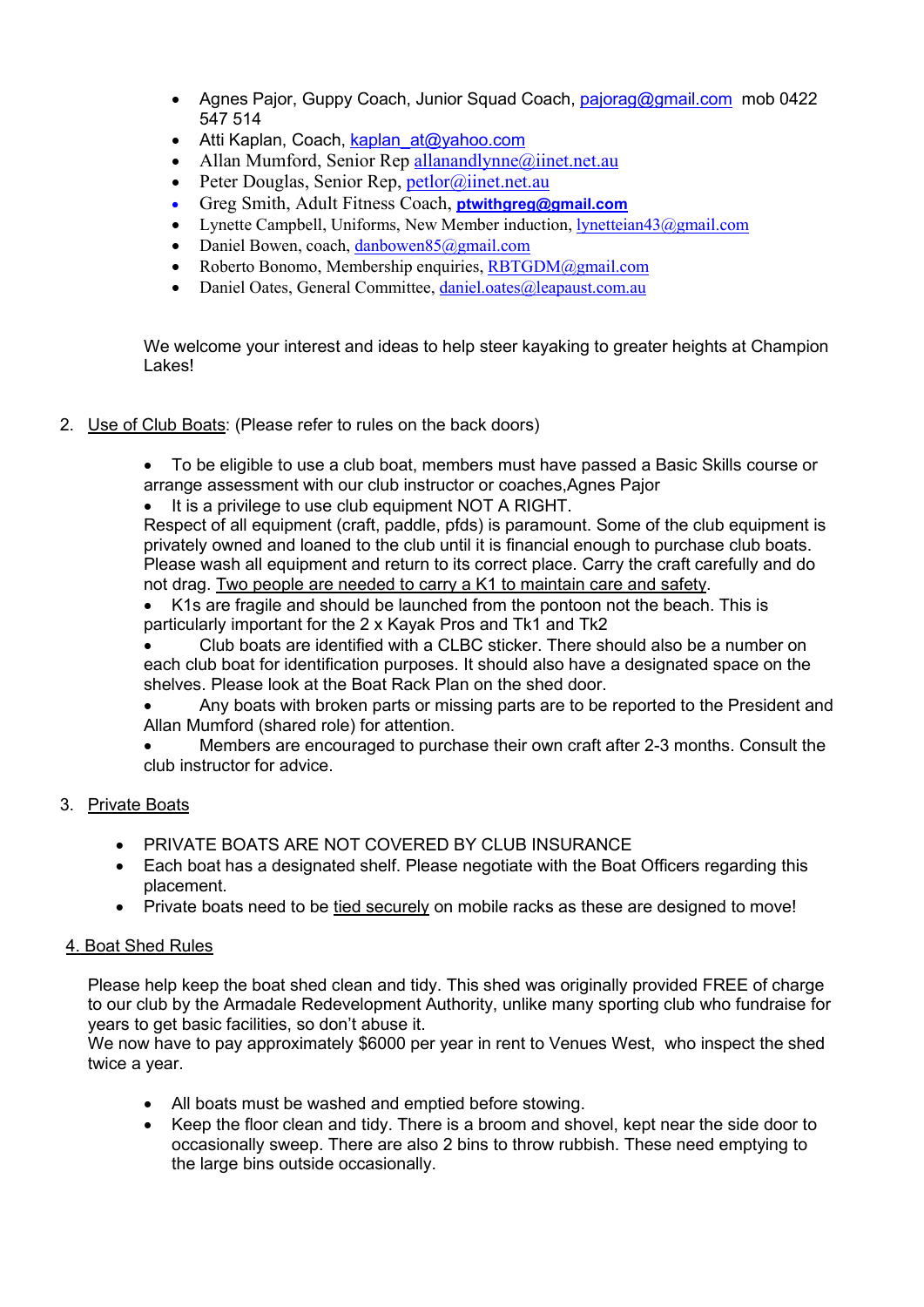- Please follow the boat storage plan displayed in the boatshed for positioning of private boats and Paddle WA boats. If there are issues about your allocated position or concerns about other boats being moved contact the Boat Officer
- Paddle WA boats are all marked clearly and are available to members if not being used by Paddle WA. Any damage incurred must be reported to the kayaking sub committee so repairs can be
- All CLBC equipment is stowed neatly- generally in the centre of the shed away from the side racks where there is most movement/traffic
- Clothes, shoes and water bottles removed from the shed.
- Chairs must be stacked
- Kitchen area is to be left clean and tidy.
- 5. Broken Equipment and Incidents
	- All equipment damage (club or otherwise) and incidents are to be reported to the President/in an incident book
	- Life threatening incidents need to be handled through the club emergency response plan . See attached to shed door
- 6. . Alcohol and Smoking
	- Alcohol is not to be consumed at Champion Lakes Regatta Centre unless it is at an event with a liquor license
	- Smoking is prohibited at all times

## 7. Tea and Coffee making facility

CLBC members have the use and access to tea and coffee making (and light breakfasts) in boatshed. Kettle, toaster and frypan are kept in the cupboard near the side entrance door. There is also a microwave, plates and cutlery.

Currently you need to bring your own tea, coffee milk etc although we may trial a user pay system, depending on interest.

There are also chairs and a tables/trestles to be used by members. Chairs can be removed by members, parents to watch training but must be returned and stacked.

The area must be kept clean and tidy

# 8. Flow Plan of Craft on the Lake

**With up to 20 CLBC members (rowers and kayakers) on the water in the morning,it is especially important for safety purposes, that all members follow a flow plan established by the Regatta Centre**

# Recreational Activity & Craft Flow Plan

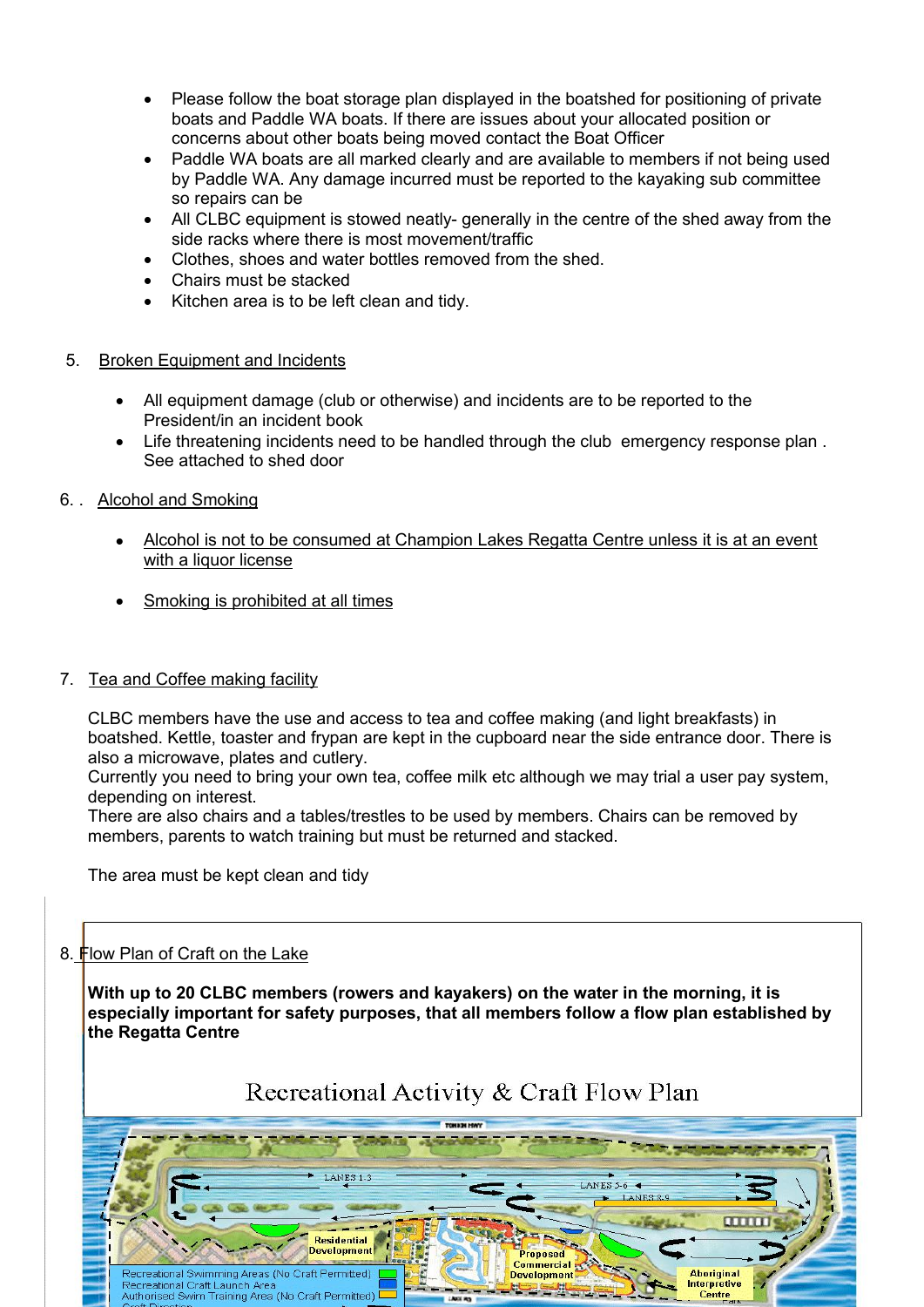## 9. Lights on boats

#### It is a policy of CLBC that all members have a light on their boat before and after sunrise. Inexpensive LED lights can be purchased from cycle shops and either attached to your kayak or hat. Although Champion Lakes is not an open waterway, it is still bound by State Legislation (Prevention of Collision at Sea Regulations 1983, p 21)

Getaway Outdoors, Kelmscott, one of our club sponsors have suitable lights.

#### 10. Insurance

Private Boat owners, storing their boats in the boatshed, **please be aware that private boats are NOT covered by a contents insurance policy**. The club does have a policy that covers CLUB BOATS ONLY.

#### 11. Involvement in other CLBC aquatic sports

With 4 sports under one banner it is inevitable that CLBC members become curious and want to try other sports. This is possible but it is important that members follow the correct procedure to make sure they are covered by insurance at all times.

If you are interested in trying another sport the club runs Come and Try Days regularly. Ether check the CLBC website [\(www.clbc.org.au\)](http://www.clbc.org.au) for information or contact the appropriate Sporting Rep from the Executive Committee (contact details above). Qualified instructors provide full equipment and safe instruction.

## 12. Club activities and events:

- Kayakers Breakfasts/meals: The committee endeavours to run occasionally as a social event. This is a great way to meet the other CLBC kayakerswho may come to the lake at different times to you and maybe involved in another discipline of kayaking.
- Juniors We have a major focus on junior development with guppies for 8-12 year olds and also juniors 13-17 years old. Qualified coaches are provided. Main training session is Sunday 3.30-5:00pm with extra before and after school training sessions for the super keen paddlers!.(Currently Tuesday and Friday 4:30-5:30pm) To enter the junior program, juniors must have done a Basic Skills or beginners course ( usually held in school holidays). Coaching fees apply: *If you plan to be a "casual" Sunday session paddler it is \$5 per session payable at the session. If you plan to paddle twice per week for the whole month it is \$40* payable in advance at the start of the month. If you plan to come 3 or more times per week *for the whole month, then it is \$60 payable at the start month.* See website for full details of Juniors program. <http://www.championlakes.canoe.org.au/default.asp?Page=18191>
- There is also a separate Guppy/Junior Rule sheet
- Elite Sprint Group...a new format implemented 2019-2020.A fast track program for paddlers to train from 1 Oct to reach competitive times at State Sprint Champs in the following February.Program charge is \$100, which covers \$50 insurance to paddle WA. All coaching costs are free for this period.. Participants to sign a pledge of commitment and coach to make regular assessments.
- Para Canoe- The club welcomes people with a disability to paddle with them. We have experienced coaches who will assist you with finding the right boat to suit your needs. Contact Robyn Brown for information about para canoeing.